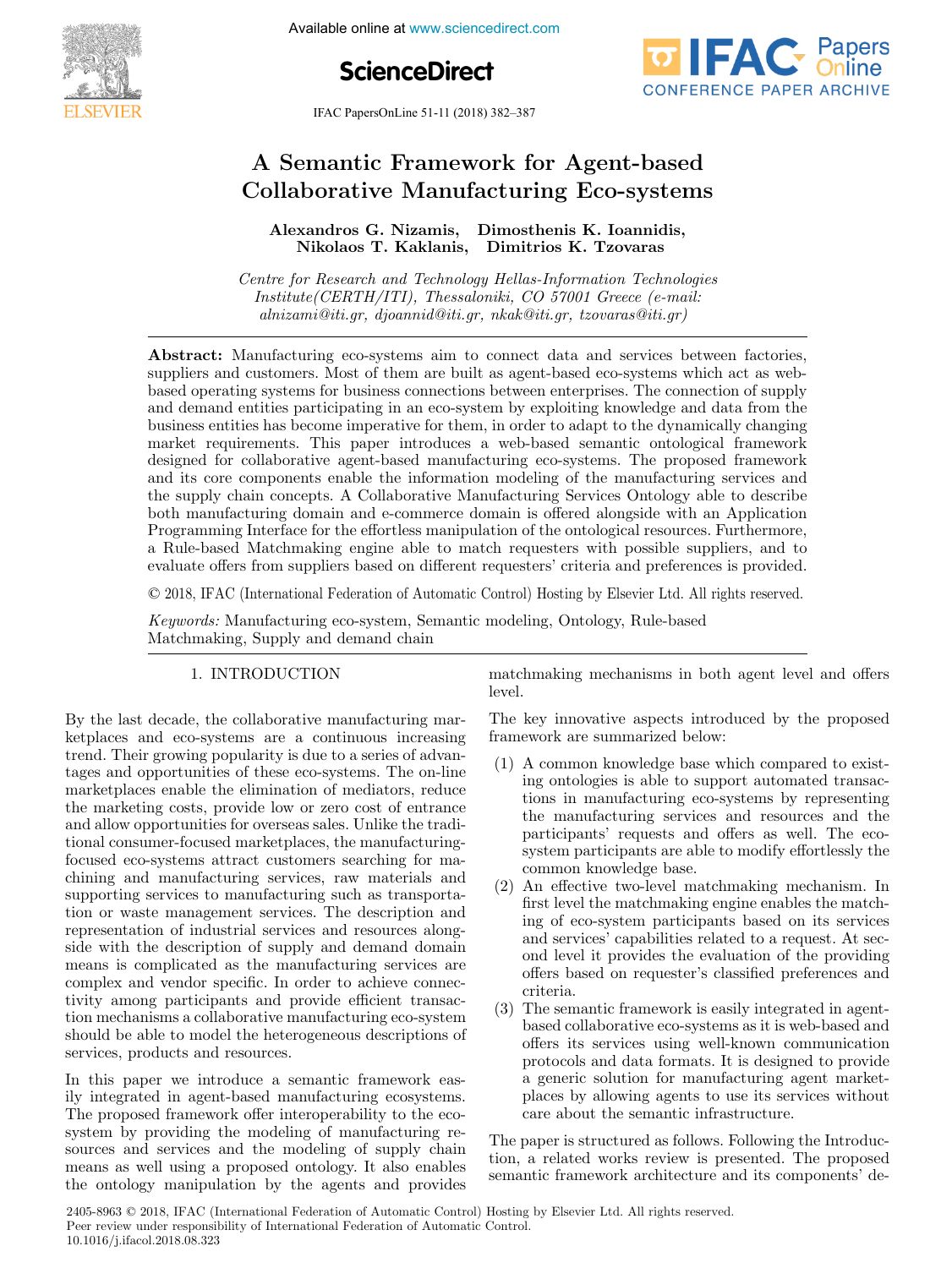scription are analyzed in section 3. Section 4 provides a brief description of a use case of the proposed semantic framework. Finally, the conclusions and future work are drawn at section 5.

# 2. RELATED WORKS

There are several existing frameworks related to manufacturing semantic representation and matchmaking. However, the related research mainly presents complete agentbased systems which offers this kind of services and not only a semantic framework for agent-based eco-systems. The selected related works are presented by the perspective of semantic representation and matchmaking.

A LARKS(Language for Advertisement and Request for Knowledge Sharing) Sycara et al. (1999) based matchmaking engine was used in RETSINA<sup>1</sup> (Reusable Task Structured-based Intelligent Network Agents) infrastructure. The multi-agent infrastructure was developed by the Carnegie Mellon University in Pittsburgh, USA and contained a matchmaking engine relies on service matching based in LARKS which express advertisements and requests using the same language. The matchmaking engine contains five different filters: key-word-based matching, profile comparison matching, similarity matching, rulebased signature matching and constraint matching. Nevertheless, the RETSINA/LARKS matchmaking framework lacks of features matching. It is not focused on manufacturing domain and LARKS needs a manufacturing domain ontology which should be compatible with LARKS to be used as the content. Only then it is able to perform matching. However, due to the general nature of RETSINA/LARKS matchmaking engine, it is unable to capitalize on the advantages of the representation of the manufacturing specific services, tools and resources.

InfoSleuth Nodine et al. (2000) by MCC Inc., Texas, USA is an agent-based system performs different level information management activities. Broker agents exist in the set of various agents were offered by InfoSleuth, which provide syntactic and semantic matchmaking between services' providers and requesters. A specific "infosleuth ontology" was used by agents in order to describe requests and advertisements. The broker agents use textual comparisons for syntactic matchmaking of advertisements and queries. In the case of semantic matchmaking, it applies SQL queries and then constraint matchmaking to queries' output in order to eliminate useless results based on formal descriptions of requests and advertisements' capabilities. However, the used ontology is not able to represent manufacturing services and resources, thus the broker agent's matchmaking engine is unable to perform a matchmaking process which covers the requirements of manufacturing collaborative eco-systems.

Digital Manufacturing Market Ameri and Patil (2012) is a multi-agent web-based framework contains a manufacturing services ontology and a matchmaking mechanism which match a consumer's requirements with suppliers' manufacturing capabilities. MSDL Ameri and Dutta (2006) stands for Manufacturing service description language is the ontology used in this multi-agent framework. MSDL is a manufacturing domain ontology which is able to represent and connect services and resources describing manufacturing capabilities in four levels of abstraction: supply and demand level, machine level, shop-floor level and process level. The requests and advertisements by the agents are expressed using the MSDL as a common vocabulary. Then a middle agent in order to find possible suppliers for a requested process performs both taxonomybased and features-based matchmaking exploiting the efficient manufacturing processes' representation in MSDL. A ranked list with possible suppliers is returned to the requester agent. The Digital Manufacturing Market approach is the closest one with the presented framework as it uses a common manufacturing ontology and performs semantic matching based on the services descriptions related to this ontology. Besides the differences in matchmaking logic for service and agent level matchmaking which will be presented in this paper, the Digital Manufacturing Market solution is not uses e-commerce concepts in order to extend the matchmaking process in an offer level in which the evaluation of the matching offers can be executed based in different qualitative and quantitative criteria.

Metadata and Ontologies Semantic Matching SE or FITMAN-SeMa<sup>2</sup> is a component of FIWARE for Industry<sup>3</sup> aims to solve interoperability problems in the collaboration of business processes. It performs effective semantic matching by using various algorithms. Moreover, FITMAN-SeMa provides storing and retrieving functionalities for ontologies and triplets. Unlike the aforementioned related approaches, the FITMAN-SeMa is an installable software which matches concepts between two different ontologies. This approach may enable the collaboration and the possible matching of two different sources however, it is not a manufacturing agent-based eco-system dedicated solution. FITMAN-SeMa introduces a solution which is not based in a central ontology in order to achieve a higher level of interoperability, but it is not able to extract conclusions from manufacturing domain in order to perform an efficient matchmaking of agents and services.

In conclusion of the related works analysis, it is perceived that the existing solutions are not exclusively designed for the manufacturing domain and lacks the necessary concepts for this domain's representation. Besides this, other approaches are completely related to this domain and lacks of the expressibility to represent e-commerce means which are important for the description of the online marketplaces. In order to cope with these shortcomings a semantic framework for collaborative manufacturing marketplaces is introduced.

## 3. SEMANTIC FRAMEWORK FOR COLLABORATIVE MANUFACTURING ECO-SYSTEMS

# 3.1 Architecture Overview

As depicted in the Fig. 1, the proposed Semantic Framework for Collaborative Manufacturing Eco-systems composed by three main components. The Ontology Store

 $^{\rm 1}$  RETSINA https://www.cs.cmu.edu/ softagents/retsina.html

<sup>2</sup> FITMAN-SeMa http://www.fiware4industry.com/?portfolio= metadata-and-ontologies-semantic-matching-sema

 $^3\,$  FIWARE for Industry http://www.fiware4industry.com/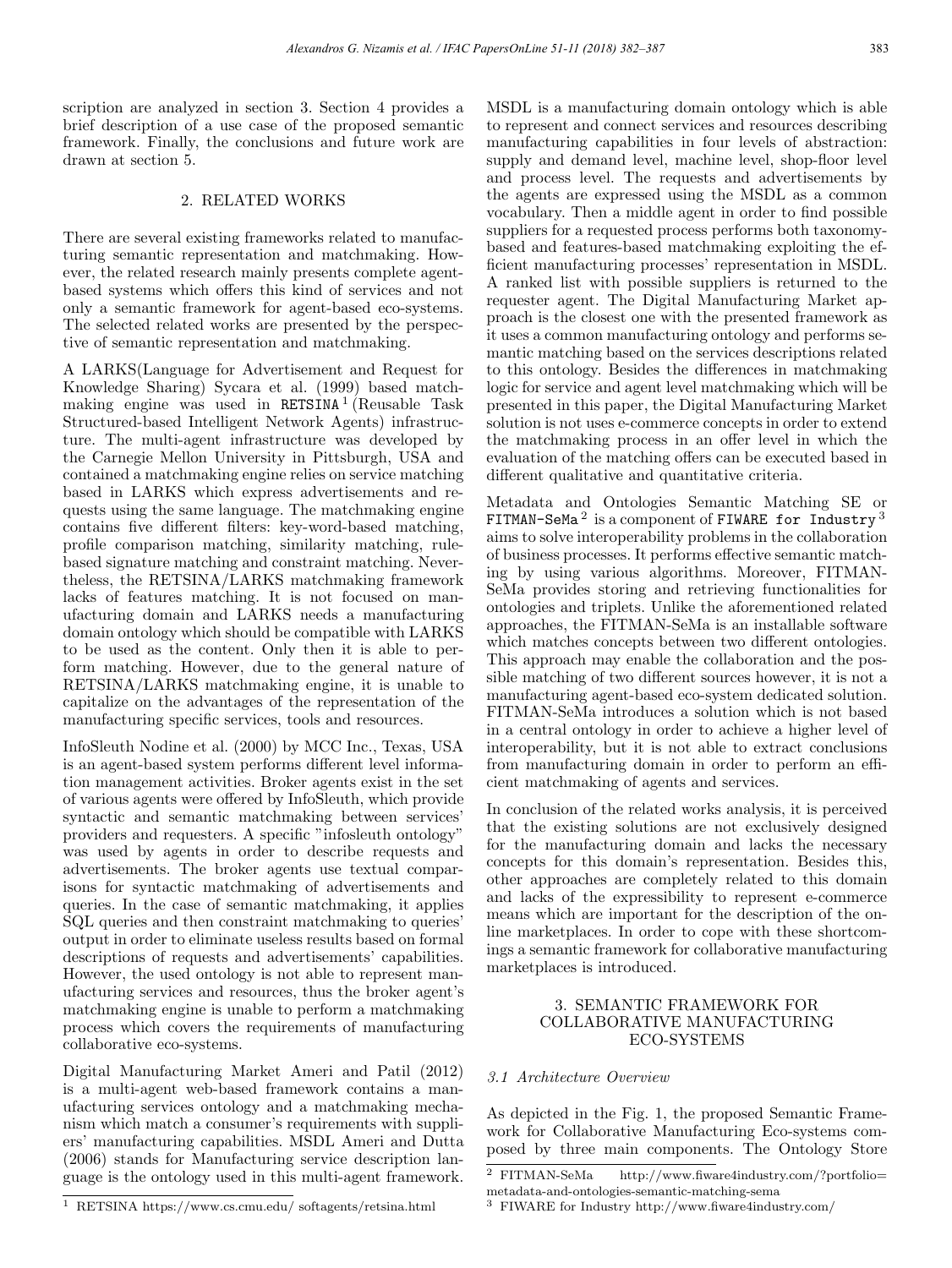Fig. 1. High level architecture overview

containing the Collaborative Manufacturing Services Ontology, the Ontology Query Engine component and the Matchmaker component. This chapter provides an analysis for these components.

88

## 3.2 Collaborative Manufacturing Services Ontology

Ontology Store

A collaborative manufacturing eco-system needs a knowledge base in order to support flexible specification and execution of manufacturing collaboration schemes. The knowledge base should enable the description of supply and demand entities participating in the eco-system as well as the description of manufacturing services capabilities and resources for the participating entities. In order to cover these needs a Collaborative Manufacturing Services Ontology is designed and implemented.

The introduced Collaborative Manufacturing Services Ontology is built upon well-known ontologies of both manufacturing and e-commerce domains. Manufacturing service description language or MSDL Ameri and Dutta (2006) was mentioned in section 2, is a manufacturing domain ontology which connects manufacturing services with supply and demand concepts.The structure of this ontology consists the basic idea and the skeleton for the structure of the proposed ontology.As the MSDL core ontology contains only the basic classes for the manufacturing domain's description another one manufacturing domain ontology has been selected to be imported. MAnufacturings Semantics ONtology or MASON was introduced by Lemaignan et al. (2006). It aims to draft a common semantic net in the manufacturing domain by semantically connect concepts such as manufacturing operations, tools, machines, materials, building resources, human resources etc. Most of these concepts are adopted by the proposed ontology. In order to describe the supply and demand entities in more details than the MSDL did, concepts from GoodRelations Language<sup>4</sup> are used in Collaborative Manufacturing Services Ontology. GoodRelations Language is a standarized



Fig. 2. Basic concepts and properties representation

vocabulary which is suitable to describe almost any kind of e-commerce transactions. It provides the description of concepts such as companies, offers, services/products, prices, store locations and delivery time.

As mentioned in the previous paragraph, the Collaborative Manufacturing Services Ontology imports concepts from various existing ontological resources. The most suited methodology approach in order to built the proposed ontology considered the NeOn Methodology Suárez-Figueroa et al. (2012) as it provides different pathways/scenarios to develop ontologies. The scenario related to reusing, merging, and re-engineering ontological resources covers the case that developers not only choose and merge ontological resources but they also re-engineer them. The processes were described in this scenario were followed in the implementation phase of the Collaborative Manufacturing Services Ontology. The ontology is implemented in OWL and its core concepts (see Fig. 2) are presented below:

- Business entity class and its sub-classes represent an eco-system's agent who has a service (e.g. manufacturing service) and provides or seeks offers.
- Offer class represents a public announcement of a business entity that provides or seeks a certain product or service. This is the key concept for the description of offers and requests of business entities which are involved into the eco-system.
- Service class and its sub-classes conceptualize all processes related to a product in an abstract level. The services include operations which are related with resources. It is the general concept of what service is offered by a business entity.
- Supporting Service and Supporting System classes and their sub-classes represent services and systems as well which are related to the basic ones and support them. They are actually from a different domain than the business entity's main services and systems but they are useful for the companys activities and processes.
- Generic Term class defines common operations, materials and tools. This class will enable the use of same terms for the similar concepts. The vendor-specific concepts will be mapped with corresponding terms of the common Generic Term class instances in order to enable the matchmaking.



<sup>4</sup> GoodRelations Language http://www.heppnetz.de/ontologies/ goodrelations/v1.html

 $^5\,$  OWL https://www.w3.org/TR/owl-ref/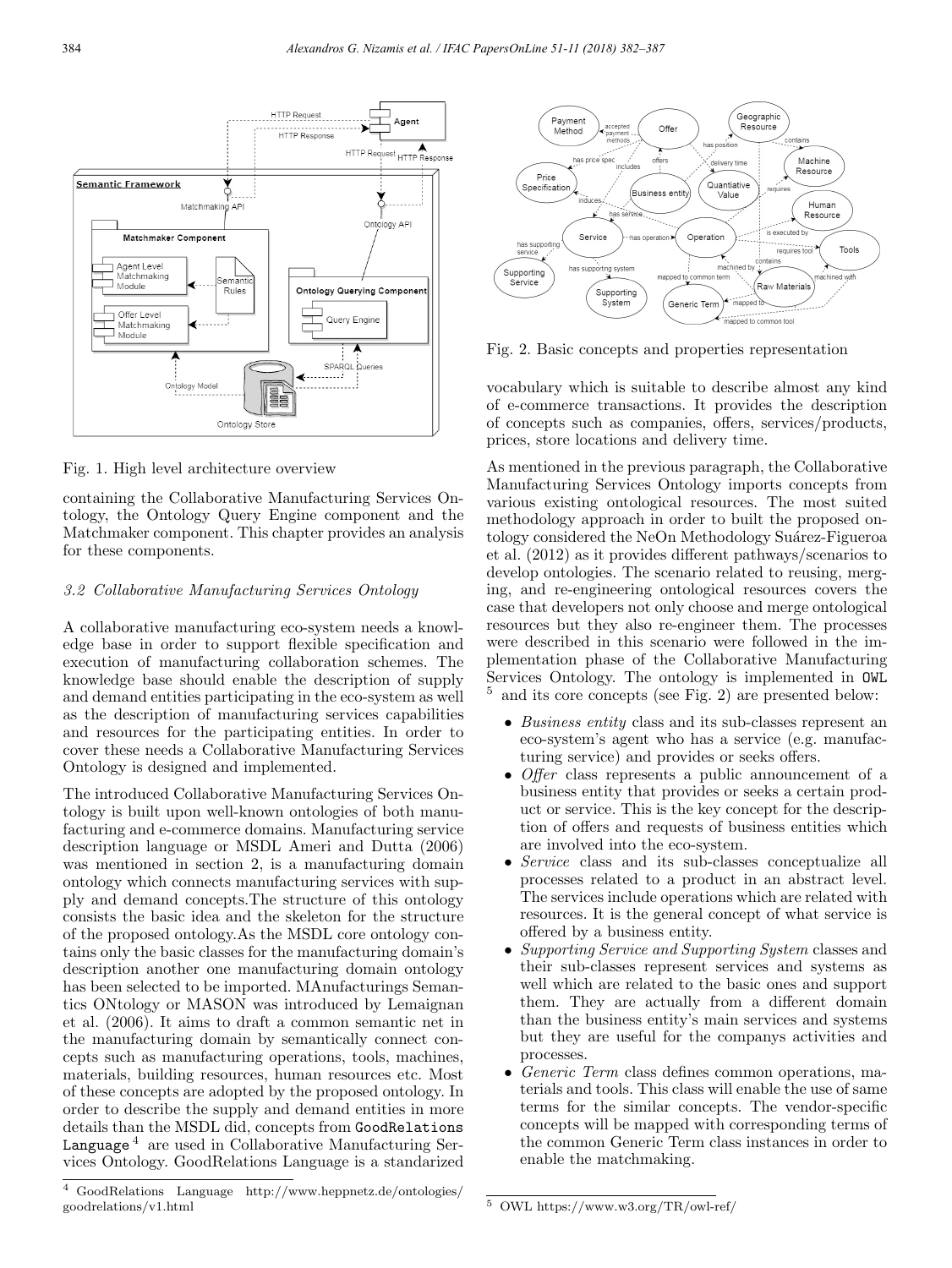- Operation class and its sub-classes represent the processes of a service. Especially the manufacturing processes.The operations are connected with machines, tools and raw materials.
- Price specification and Payment method classes are related to prices and payments which are core means for transactions' description in a marketplace. The first one specifies the price of a unit, the additional delivery costs and the additional costs related to a payment method. The second one, describes the available procedures for transferring the requested amount for a purchase.
- Raw material class and its sub-classes describe materials such as metals which are machined by specific manufacturing processes and tools.
- Resource class and its sub-classes represent the total set of linked resources of a business entity. This class enables the description of resources such as buildings, sites, human resources, truck resources, machines and tools which are connected with manufacturing processes and company's activities in general.
- Quantitative value class and its sub-classes are used as numerical intervals that represent the range of certain properties. Their individuals are mainly used as the range of other classes object properties related to quantity measurements.

## 3.3 Ontology Querying Component

The Ontology Querying Component is designed in order to enable the access of eco-system agents into the common knowledge base. By using this component every agent is able to store, update, retrieve and delete information effortlessly from the central Ontology Store.

The implementation of the Ontology Querying Component is in Java and its supported interfaces are available to agents through RESTful web-services. Every agent sends its request to read, store or delete data from the common store using HTTP protocol. The request is described in JSON format in the case a request body exists. The Query Engine which is built on the Jena API  $\overset{6}{\circ}$  transforms the request in a SPARQL  $^7$  query. Then the query is applied to the Ontology Store. All the queries are constructed based on the terms of Collaborative Manufacturing Services Ontology as the Ontology Store contains only individuals which are described by this ontology's concepts. The Ontology Store is implemented as a permanent triple store which is initialized with the proposed ontology and after that, contains individuals of business entities, and their manufacturing resources and processes. The Ontology Store is built by agents' store requests (POST requests). The stored knowledge becomes available to an agent after its request (GET request), as an HTTP response described in JSON format.

## 3.4 Matchmaker

The Matchmaker component aims to match possible buyers and suppliers based on the knowledge which is stored at the eco-system's Ontology Store. The component's functionality is strongly correlated with the Collaborative Manufacturing Services Ontology. The Matchmaker infers new knowledge and performs effective matchmaking by applying rules at the knowledge store which is defined by the proposed ontology. It supports semantic matchmaking in the terms of manufacturing capabilities, in order to find the best possible supplier to fulfill a request for a service, raw materials or products involved in the supply chain. Furthermore, different decision criteria for supplier's selection according to several qualitative and quantitative factors such as cost, time, distance, due date, quality, price, and past performance are considered by the matchmaking engine.

The implementation of the Matchmaker component is in Java and it is built on Jena API as the aforementioned presented Ontology Querying component. The matchmaking services are offered through RESTful web-services using HTTP protocol. An agent's request (POST request) is described in JSON format. Based on the request, the matchmaking engine applies a set of Jena rules in the ontology model which is loaded from the Ontology Store, in order to infer new knowledge and perform matchmaking. The Matchmaker responses to the requester agent, using HTTP protocol, in JSON data format.

The introduced matchmaking module offers to eco-system's agents, a two level matchmaking functionality:

- (1) Agent level matchmaking: In this case an agent sends to the Matchmaker a request for a service or product. Then, the Matchmaker applies a set of semantic rules to the ontology. The matchmaking for a specific service is mainly performed by using the Generic term catalog class of the proposed ontology. The Matchmaker sends as a response to the requester agent a list containing the possible suppliers. If the request describes more requirements except the requested service, the matchmaking module is able to evaluate these requirements in order to achieve a better matching result. For example, if the request specifies a quantity of a product and a minimum eco-system rating for the possible supplier, the matchmaker excludes the providers who did not met these criteria. Finally, it returns to the agent a list containing only the suppliers agents which offer the requested service and fulfill the requested criteria.
- (2) Offer level matchmaking: In collaborative manufacturing is very common for a company to send a request for offers to its suppliers in order to select the best one based on some criteria. This process can be automated in an agent-based eco-system with the Offer level functionality of the proposed Matchmaker. After the Agent level matchmaking was described above, the requester agent has a list with the possible suppliers. Then, the requester can ask from supplier agents to send their offers which correspond to its request. As soon as, the requester agent receives the biding offers, sends a request for a service alongside with a list of offers to the Matchmaker for evaluation. The offers are translated as instances of the class Offer from the proposed ontology. After that, a set of semantic Jena rules is applied in order to match the request with the best available offer based on some predefined criteria of the requester agent. The

<sup>6</sup> Jena API http://jena.apache.org/index.html

<sup>7</sup> SPARQL https://www.w3.org/TR/rdf-sparql-query/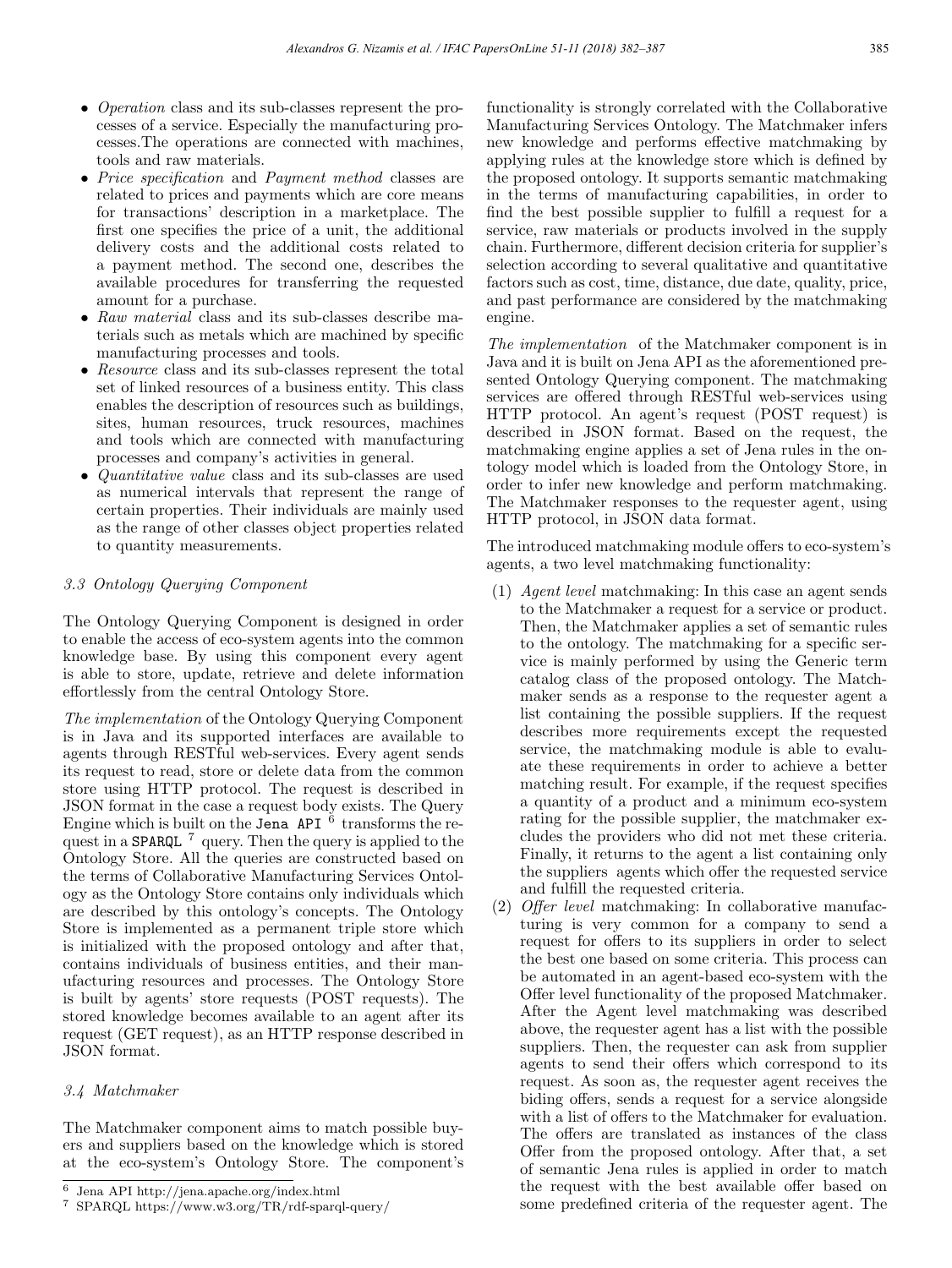

Fig. 3. Information flow

rules are constructed in a generic way, in order to provide different evaluation results if they are applied to the same offers but in a different sequence based on requesters' ranked preferences. For example, for a set of identical offers a requester who wants quick delivery over the price, will get a different result by the Matchmaker than a requester who has the price as the top priority. After the matchmaking process, the best matching offer and the corresponding supplier agent are returned to the requester agent.

Fig 3. presents the information flow between the agents of a collaborative manufacturing eco-system and the proposed Matchmaker component.

### 4. USE CASE EXAMPLE

In order to explain better the proposed framework, a simple use case scenario is introduced in this section. The scenario describes the case in which a manufacturer wants a scrap metal collection service from the waste management companies participating in the collaborative eco-system.

Table 1. Eco-system's participants

|           | Company A    | Company B    | Company C    | Company D    |
|-----------|--------------|--------------|--------------|--------------|
| ΙD        | $agent-A-ID$ | $agent-B-ID$ | $agent-C-ID$ | $agent-D-ID$ |
| Service   | Waste        | Scrap        | Polishing    | Waste        |
|           | Mngmt        | Mngmt        | Service      | Service      |
| Operation | op-code-1    | op-code-1    | $op-code-2$  | op-code-1    |
| Rating    |              |              |              |              |

As depicted in the Table 1, except the requester company other four companies exist at the collaborative manufacturing ecosystem. For reasons of simplicity, we use an example with only four companies with few properties in order to present some simple matchmaking rules which explain better the proposed framework's matchmaking functionality.

Using the terms of Collaborative Manufacturing Ontology the Company A is expressed as follows:

```
CompanyA is-a BusinessEntity
CompanyA hasMarketplaceID "agent-A-ID"
CompanyA hasRating 5
CompanyA hasService WasteMngmt
WasteMngmt hasOperation ScrapCollectionProcess
ScrapCollectionProcces mappedToCommonTerm op-code-1
```
All the companies are described in similar way with the Company A individual and they are stored to the Ontology Store. The services and operations of the companies contain more properties related to manufacturing resources and processes but they are not presented here, as they are out of the scope of this example. The Ontology Querying component was used in order to create and save the individuals to the Ontology Store by applying a set of insert type SPARQL queries. In the case that the requester company wants a scrap metal collection service from the eco-system, the corresponding agent sends a request to the Matchmaker. For the purposes of the current case study, the request contains: the requester ID, the operation code of the requested process based on the common terms catalog and a requirement for a minimum eco-system rating score equals to 3. As soon as, the Matchmaker receives the request, applies a set of semantic rules to the stored ontology. For this scenario the rules that affect the matchmaking results are the following:

```
[matchBusinessEntities:
  (?y rdf:type BusinessEntity)
  (?y seeksOffer ?Offery)
  (?Offery includes ?Servicey)
  (?Servicey seeksOperation ?Operationy)
  (?x rdf:type BusinessEntity)
  (?x hasService ?Servicex)
  (?Servicex hasOperation ?Operationx)
  (?Operationx mappedToCommonTerm ?Operationy)
  ->
  (?y matchesWith ?x)
]
```
By applying the previous rule, the Matchmaker match the requester company with companies A, B and D based on the requested service. Nevertheless, the requester had set a requirement for a minimum rating equal to 3. The following rule was applied in order to match the requester only with the companies which fulfill the rating requirement by removing from the matching list the one with rating less than 3.

```
[matchRequestFulfilment:
  (?x rdf:type BusinessEntity)
  (?x seeksOffer ?Offerx)
 (?Offerx hasMinRating ?minRating)
 (?x matchesWith ?y)
 (?y hasRating ?ratingy)
 lessThan(?ratingy, ?minRating)
 ->
 drop(3)
```
]

The result of the previous rule's appliance is that the matching companies are A and B. The matching companies' IDs returned as a response to the requester agent.

The requester agent receives the Agent level matchmaking result and then is able to ask from matching agents for offers. As soon as, it receives the offers, the requester sends its request alongside with the received offers to the matchmaker for an Offer level matchmaking in order to match the request with the best available offer. Table 2 represents the available offers from companies A and B. For the purposes of this example the offers contains only price and delivery lead time. Besides the request

Table 2. Available offers

|               | Company A    | Company B    |
|---------------|--------------|--------------|
| ΙD            | $offer-A-ID$ | $offer-B-ID$ |
| Price         | 500          | 400          |
| delivery time | 2 days       | 3 days       |

and the offers, the requester agent is able to send to the